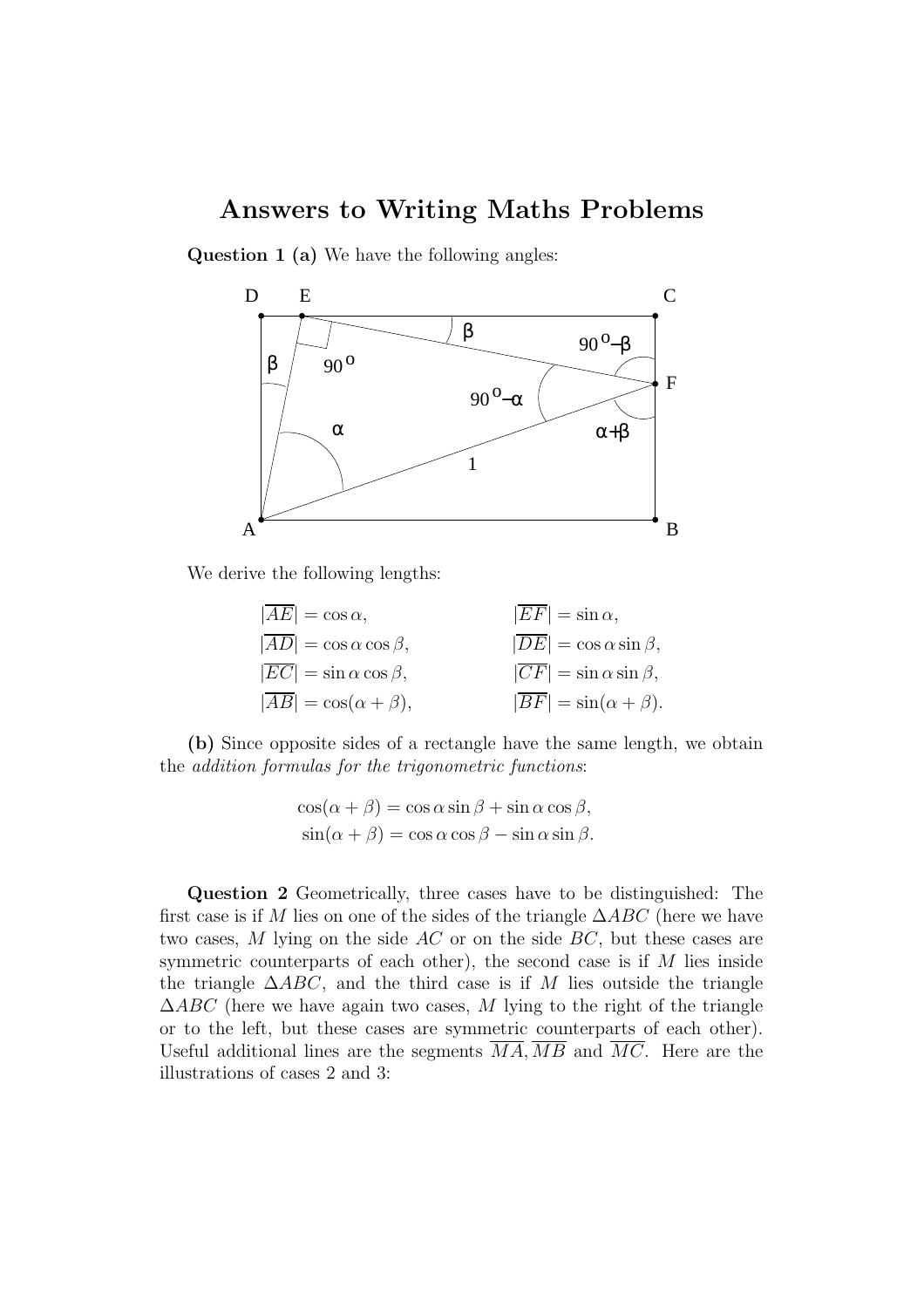

**Proof:** Let  $r > 0$  be the radius of the circle. Then we have

$$
r = |\overline{MA}| = |\overline{MB}| = |\overline{MC}|.
$$
 (1)

Let us first consider the first case, assuming without loss of generality that  $M \in \overline{AC}$ , see the following illustration:



We conclude from (1) that the triangles  $\triangle AMB$  and  $\triangle BMC$  are isosceles and we have equal base angles (by Fact (2)), i.e.,

$$
\gamma = \angle MAB = \angle MBA,
$$
  

$$
\beta = \angle MBC = \angle MCB.
$$

Since the sum of angles in the triangle  $\triangle ABC$  is 180° (see Fact (1)), we conclude in the first case that

$$
2\gamma = 180^\circ - 2\beta. \tag{2}
$$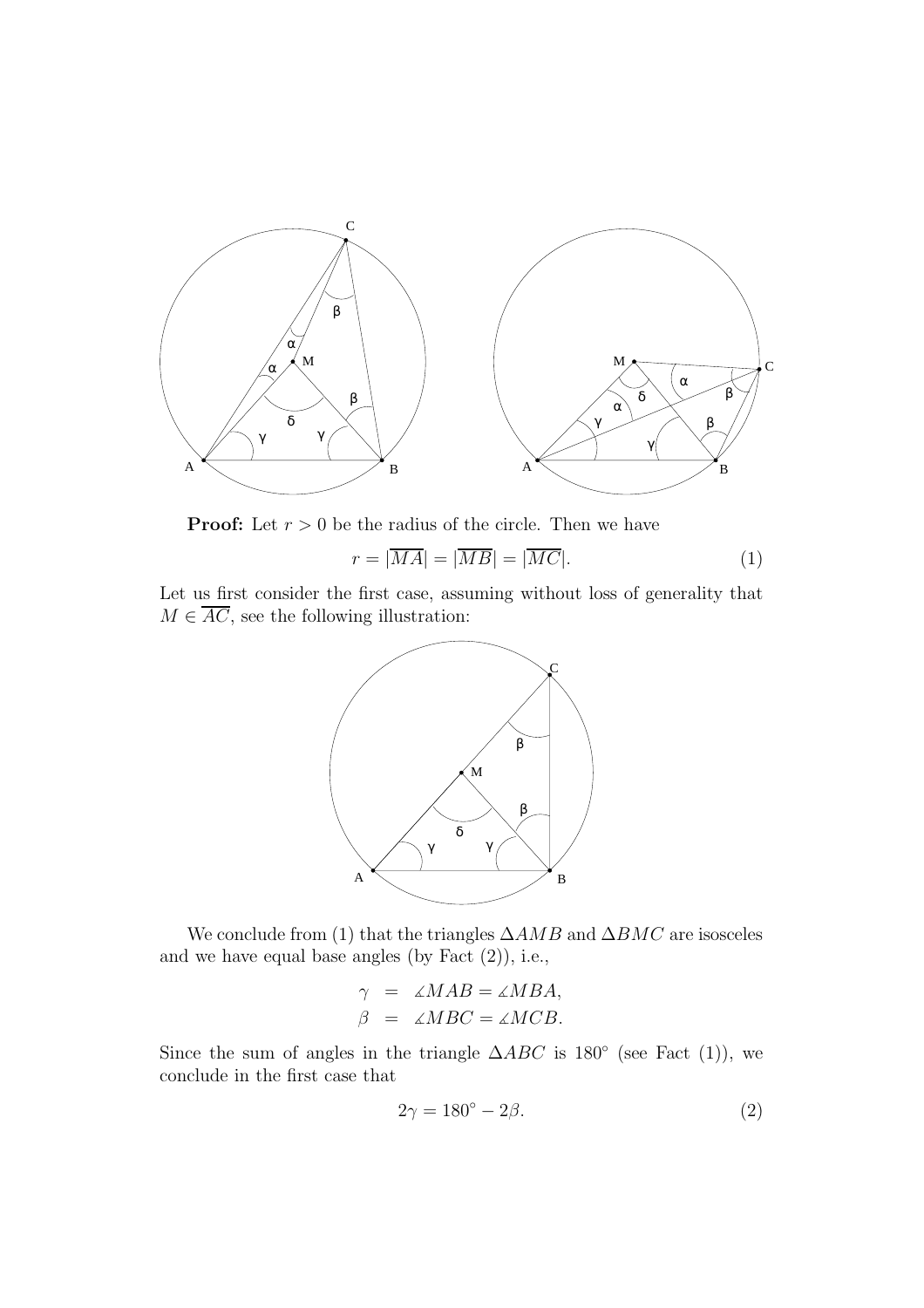Applying the same fact to the triangle  $\triangle AMB$ , we obtain

$$
2\gamma = 180^\circ - \delta. \tag{3}
$$

Combining (2) and (3), we conclude

$$
\angle AMB = \delta = 2\beta = 2\angle ACB,
$$

finishing the proof in this geometric case.

Now let us use similar arguments for the cases 2 and 3 simultaneously: We conclude from (1) that the triangles  $\triangle AMB$ ,  $\triangle BMC$  and  $\triangle CMA$  are isosceles and we have equal base angles (by Fact (2)), i.e.,

$$
\gamma = \angle MAB = \angle MBA,
$$
  
\n
$$
\beta = \angle MBC = \angle MCB,
$$
  
\n
$$
\alpha = \angle MAC = \angle MCA,
$$

Since the sum of angles in the triangle  $\triangle ABC$  is 180° (see Fact (1)), we conclude in the second case that

$$
2\gamma = 180^\circ - 2\alpha - 2\beta,\tag{4}
$$

and in the third case

$$
2\gamma = 180^{\circ} + 2\alpha - 2\beta.
$$
 (5)

Applying the same fact to the triangle  $\triangle AMB$ , we obtain in both cases (3) above, again. Combining (4) and (3) in the second case and (5) and (3) in the third case, we conclude in the second case that

$$
\angle AMB = \delta = 2(\alpha + \beta) = 2\angle ACB,
$$

and in the third case

$$
\angle AMB = \delta = 2(\alpha - \beta) = 2\angle ACB.
$$

This shows the identity

$$
\angle AMB = 2\angle ACB
$$

in the remaining two geometric cases, finishing the proof.

Remark: Interestingly, it turns out that the very special first case, introduced above, can be used to derive the result also for cases 2 and 3. Here is a short explanation how the proof of the first case can be used to give a proof of case 2: The idea is to introduce the additional point Z as the second intersection point of the line  $CM$  with the circle and to look at the triangles  $\triangle$ AZC and  $\triangle$ ZCB.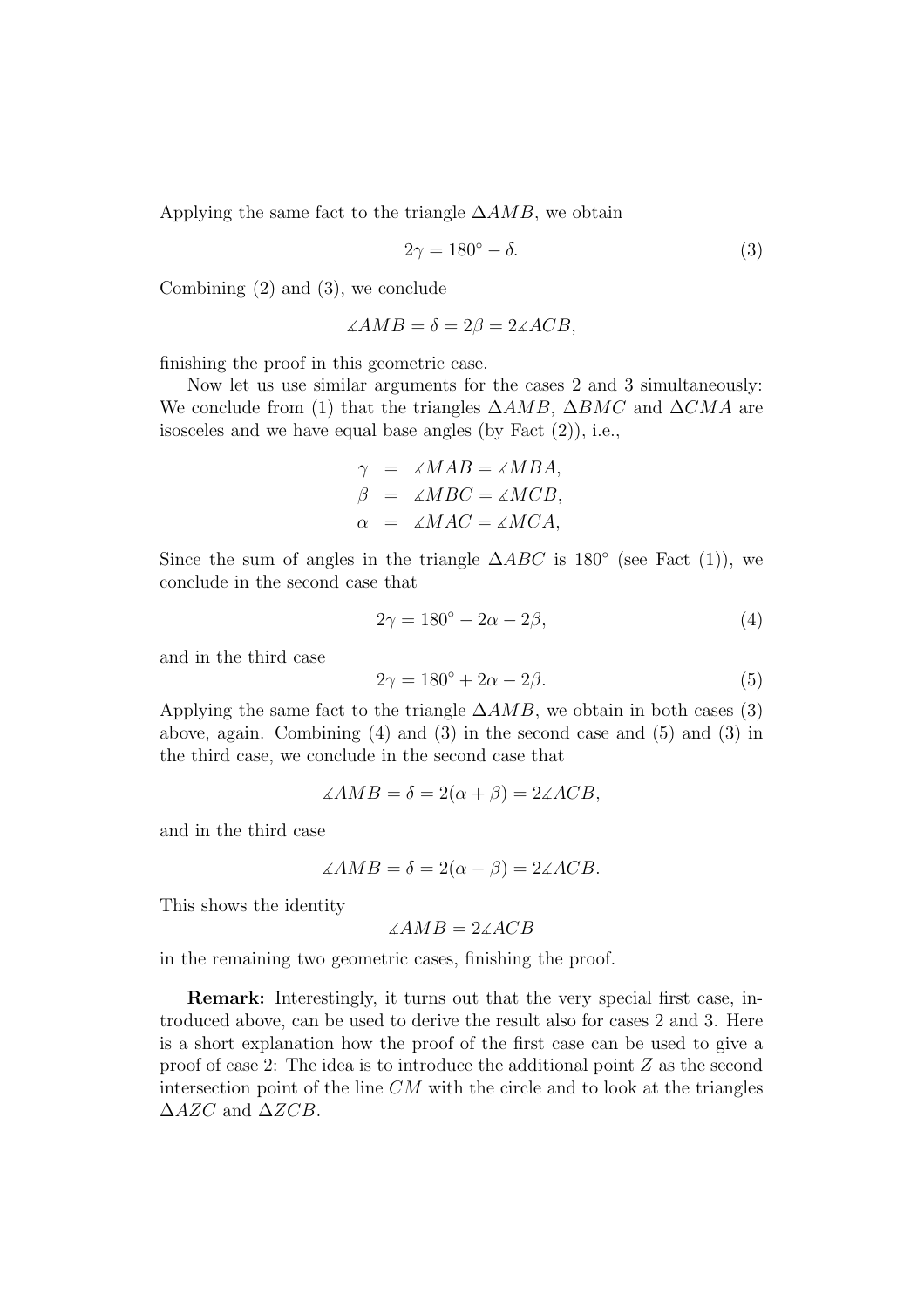

The triangles  $\triangle$ AZC and  $\triangle$ ZCB represent Case 1 and we can conclude from the above result for case 1 that  $\delta_1 = 2\beta_1$  and  $\delta_2 = 2\beta_2$ . Combining these results shows for the triangle  $\triangle ABC$ :

$$
\angle AMB = \delta_1 + \delta_2 = 2(\beta_1 + \beta_2) = 2\angle ACB.
$$

Similar arguments derive the result for case 3 from case 1.

Question 3 *This is the original text:*

**Definition.** *Let*  $q \in \mathbb{R}$ *. We call* 

$$
S_n(q) = 1 + q + q^2 + \dots + q^{n-1}
$$
 (\*)

*the geometric series of* q *of length* n*.*

**Theorem.** Let  $q \neq 1$ . Then we have

$$
S_n(q) = \frac{q^n - 1}{q - 1}.\tag{}
$$

*Proof.* Multiplication of  $(*)$  with q gives

$$
qS_n(q) = q + q^2 + q^3 + \dots + q^n.
$$
 (diamond)

Subtracting  $(*)$  from  $(\diamond)$ , and observing that most terms cancel out, leads to

$$
qS_n(q) - S_n(q) = (q-1)S_n(q) = q^n - 1.
$$

Now, division by  $(q - 1) \neq 0$  yields  $(\Box)$ , finishing the proof.

 $\Box$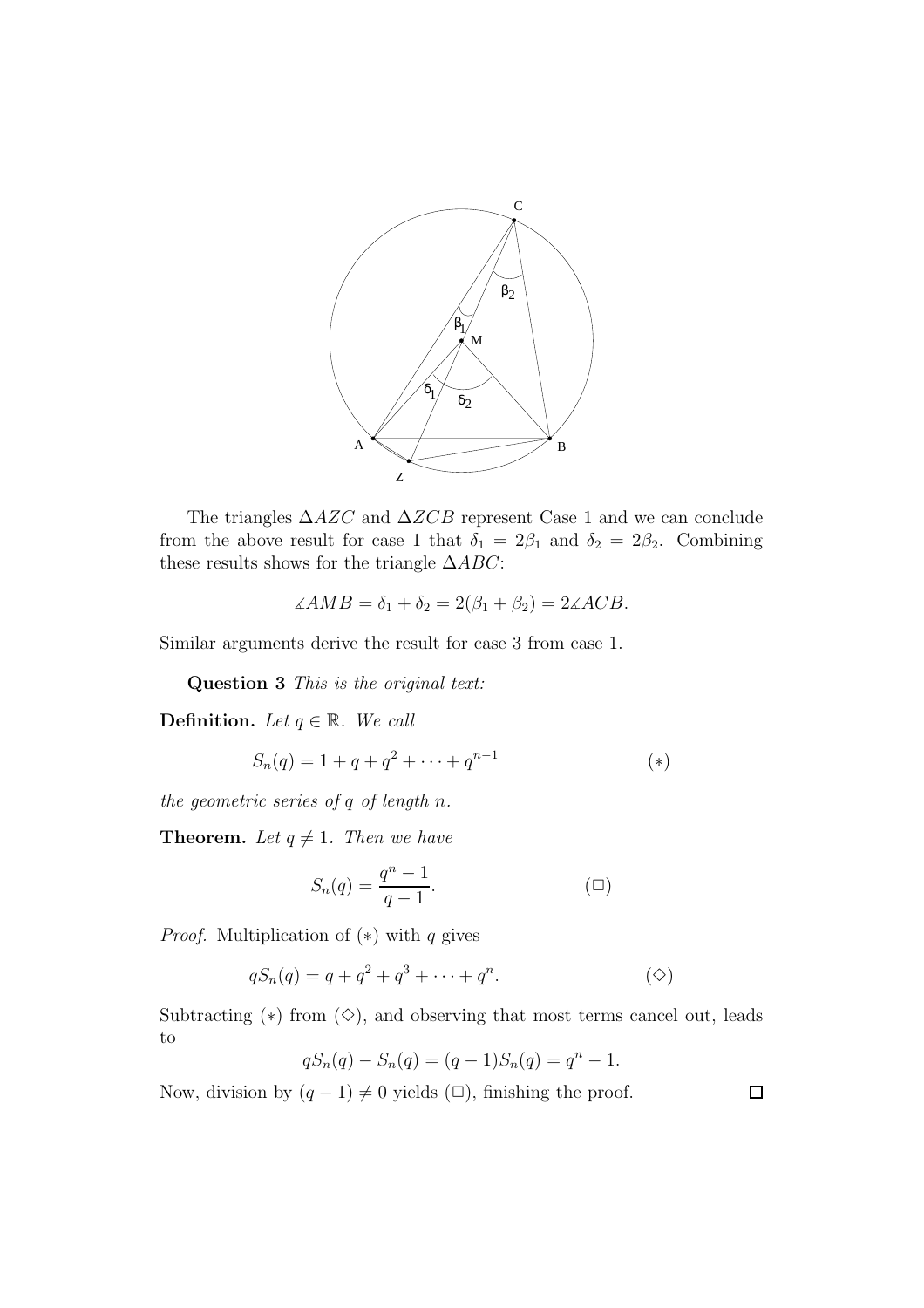Question 4 This is a classical case where a sketch is misleading and does not represent a really occuring situation. In fact, constructing the diagram more carefully leads to the following configuration:



The same arguments show that the triangles  $\triangle ABC$  and  $\triangle DCG$  are congruent and that, therefore  $\gamma + 90^{\circ} = \angle ABC = \angle DCG$ . Moreover, we also have  $\gamma = \angle EBG = \angle ECG$ , but this only tells us that

$$
\alpha + 2\gamma + 90^{\circ} = 360^{\circ},
$$

i.e.,  $\alpha = 270^{\circ} - 2\gamma > 90^{\circ}$  since  $\gamma < 90^{\circ}$ , which is no contradiction at all.